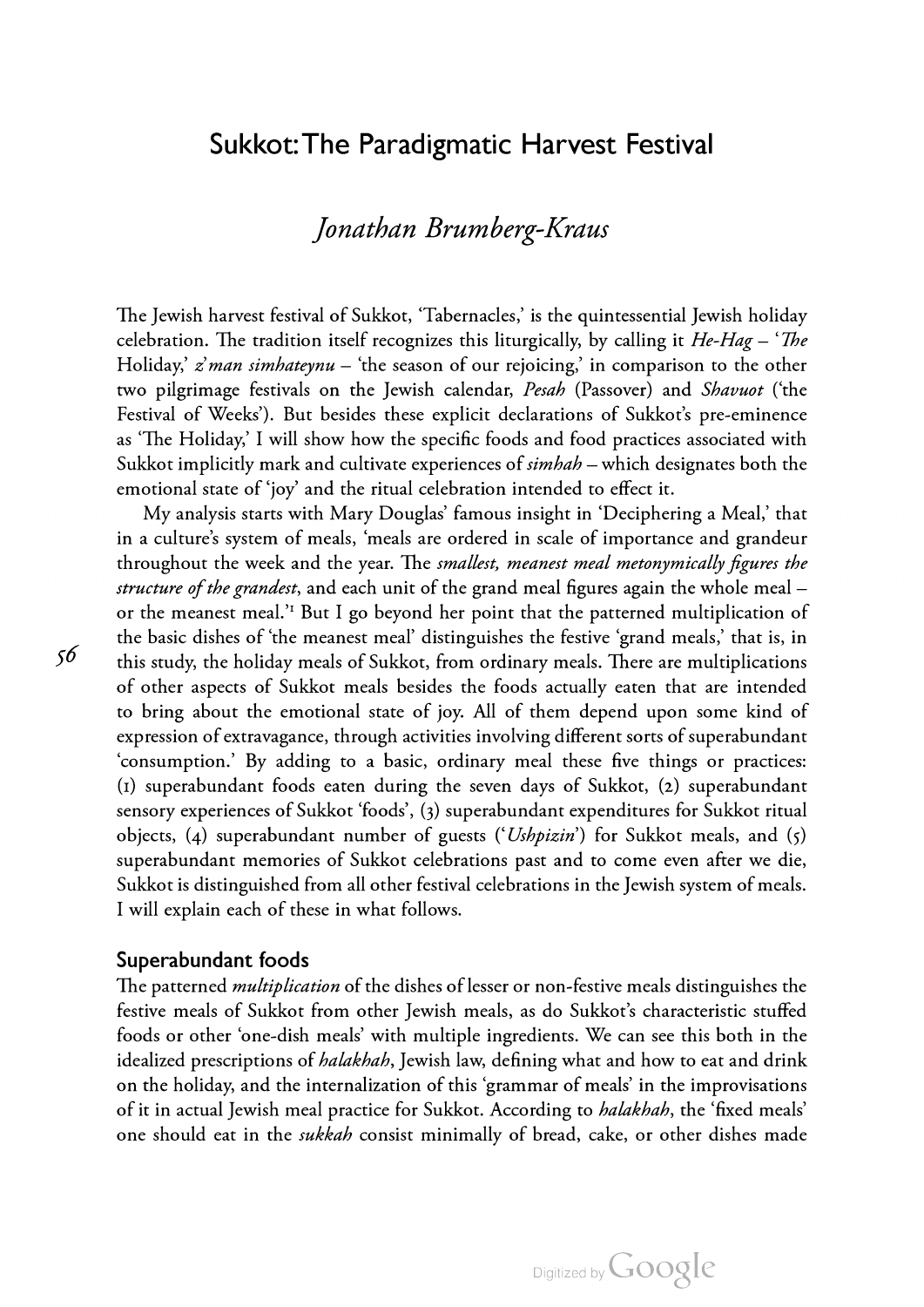from grains.2 So for festivals in general, not just Sukkot, according to Jewish Talmudic and post-Talmudic prescriptions, one must eat meat and drink wine in order to enjoy a festival. This is what distinguishes 'Yom Tov' (holiday) meals from ordinary meals.<sup>3</sup> So if adding things to it makes an ordinary meal a festive meal, i.e. meat and wine to bread, then it seems that the stuffed foods and rich stews customarily eaten on Sukkot (e.g. in Ashkenazic Jewish cuisine – stuffed cabbage, a meaty tzimmes, or brisket cooked with dried fruit and root vegetables), are conscious expressions and improvisations of this halakhic grammar of meals to make Sukkot even 'more festive' than other Jewish festival meals. We can see this in at least four ways: in the attention called to adding 'side dishes' to the main course; or to main entrees that include the sides in one dish (according to what I call the 'chicken Marengo principle'  $\dot{a}$  la Mary Douglas); adding ingredients that make the base foods seem richer, and modern Jewish cookbook authors' recommendation of other dishes (Jewish or not) previously not associated with Sukkot as 'Sukkot foods' because they fit these principles. The Ashkenazic dish tzimmes, a sweet cooked dish of root vegetables and dried fruits, is pretty much universally designated as <sup>a</sup> Sukkot dish by modern Jewish cookbooks, no doubt in part due to its seasonally appropriate harvest ingredients, and its sweetness symbolizing <sup>a</sup> hope for <sup>a</sup> 'sweet New Year.' However, even its name calls attention to its being an 'added dish,' if Gil Marks' suggested etymology for tzimmes, from the Yiddish, zum essen, is correct.<sup>4</sup> In other words, tzimmes basically means 'side dish.' Marks also suggests that the carrots in tzimmes, mehren [meaning both 'carrots' and 'more' in Yiddish] also symbolize abundance, and that the Yiddish expression *machen a tzimmes fun* ... ('making fuss about something') refers the extra effort and added ingredients Eastern European housewives devoted to their Sukkot tzimmeses.<sup>5</sup> In other words, to use another Yiddish expression, a Sukkot tzimmes is more ongepotscht than other ordinary foods. Hence, typically, one adds meat, usually brisket, to a *tzimmes* for Sukkot to make it richer, like the recipe for a *fleishig* 'meat' tzimmes Marks provides in the entry 'tzimmes' his *Encyclopedia of Jewish Food.*<sup>6</sup> Thus, tzimmes exemplifies the practice of adding ingredients to simpler dishes to make them more festive according to the grammar of Jewish meals. Similarly, raisins or other dried fruits are often added to the challah for Sukkot and the High Holidays. Thus, these festival challahs, which are often baked in a round shape, are differentiated from 'ordinary' Sabbath challahs (the classic oblong braided 'Jewish' egg twists), which are themselves differentiated from ordinary daily bread made from coarser, darker flours. In addition, one should place two whole loaves of challah on the festive table in the sukkah.<sup>7</sup> Yes, the doubled challah loaves and their raisins symbolize 'plenty,' and the round shape the seasonal cycle, but at base Sukkot bread is a variation and expansion of ordinary bread.<sup>8</sup>

Typical Sukkot foods are often stuffed or, especially, one-dish meals or casseroles because they too symbolize abundance more or less according to what I'm calling the 'chicken Marengo principle.' According to Mary Douglas, 'the features which a single copious dish would need to display before qualifying as <sup>a</sup> meal … would be

57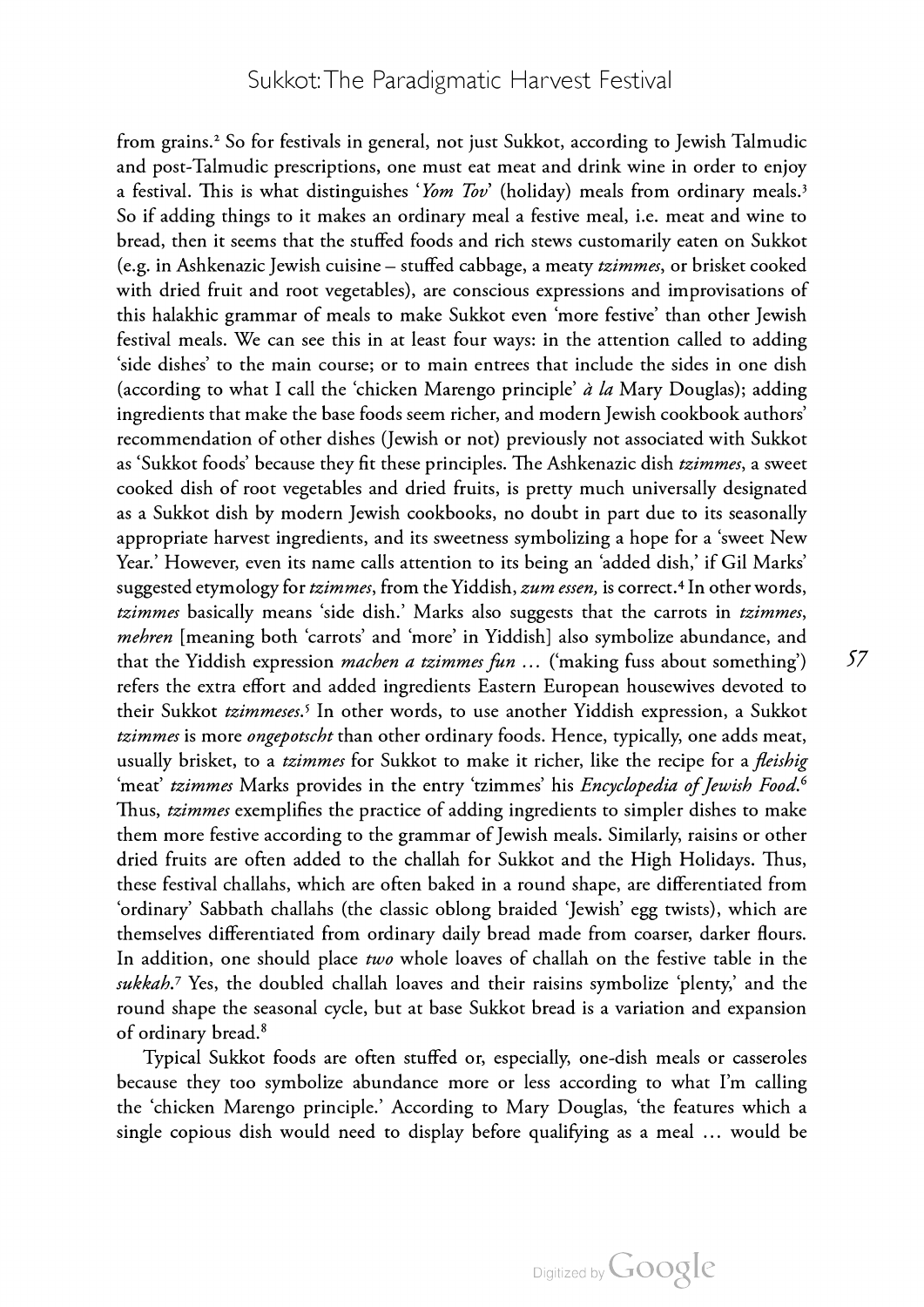something like the famous chicken Marengo served to Napoleon after his victory over the Austrians,' which earned its fame precisely because it 'combine[d] the traditional soup, fish, egg, and meat courses of a French celebratory feast in a *plat unique*.'<sup>9</sup> Thus an Ashkenazic meaty tzimmes of brisket, carrots, dried fruit, sweet and white potatoes like the one for which Gil Marks provides a recipe is not just a side, but a 'main course' for Sukkot,10 because it basically recapitulates the Jewish festive meal of meat, savory vegetable side, starch, and sweet side in a single dish. Similarly, the variation with knaidlach (matzo balls), a specialty which my wife's bubbe used to make for Passover – tzimmes mit a knaidl ('Because,' as she explained deadpan, 'it's a tzimmes with a knaidl'), includes the 'bread course,' appropriately replacing the leavened bread with a starch made of matzo meal and eggs. The Moroccan *pastilla*, a phyllo dough pie, filled with chicken, sweet ground nuts, beaten eggs, and a mixture of savory and sweet spices, is <sup>a</sup> Sephardic one-dish meal made also especially for Sukkot and other Jewish holidays.11 Of course, pies like this and 'meal-in-one stews' are popular for Sukkot also because they can be conveyed outside to the *sukkah* and kept hot easily.<sup>12</sup> Stuffed foods are characteristic fare for Sukkot, just as indeed they signify the idea of abundance in the foods of harvest celebration banquets in many other cultures. Marks lists numerous stuffed foods from a variety of Jewish cultures around the world as typical Sukkot foods, such as 'Ashkenazic … stuffed veal breast or poultry, knishes, filled dumplings, fruit and cabbage strudels ... Sephardic ... filled phyllo pastries ... and Bukharan ... oshee tos kadoo (stuffed pumpkin) and samsa (turnovers).' And under 'Sukkot' in his index, Marks lists among others such stuffed foods as 'boreka, bulemas, dolma, fluden, knedliky, sambusak, strudel, stuffed cabbage, and stuffed peppers.<sup>13</sup> Even if these stuffed dishes don't always recapitulate the whole meal (like *pastilla*), they still signify abundance by combining other components of the meal: bread/starch and sweet and savory sides, bread/starch and meats, vegetable sides and meat and/or starch, etc.

Finally, <sup>I</sup> think the most telling expression of the internalized grammar of Sukkot meals appears in modern Jewish cookbooks when they suggest adapting and applying the 'rule' for appropriate Sukkot foods to dishes that previously were not part of the Sukkot or even Jewish culinary repertoire. Thus for example, Gloria Kaufer Greene in her Jewish Holiday Cookbook recommends one Cuban Jewish family's recipe for Papas Rellenas (Meat-stuffed Mashed Potato Croquettes) 'because they are in keeping with the tradition of eating stuffed foods on Sukkot [though the family] often eat[s] them on Shabbat as well.'14 And <sup>I</sup> particularly like her rationale for including 'Orange Glazed Turkey with Fruit–Nut Stuffing' as a Sukkot dish. She explains,

Some say that the American holiday of Thanksgiving may have been influenced by the Jewish one of Sukkot. As both are festivals celebrating an abundant fall harvest, this is indeed possible. Interestingly, modern American Jews have turned the tables (so to speak) on the Pilgrims, and now serve many typical Thanksgiving foods, particularly stuffed turkey, during Sukkot … The following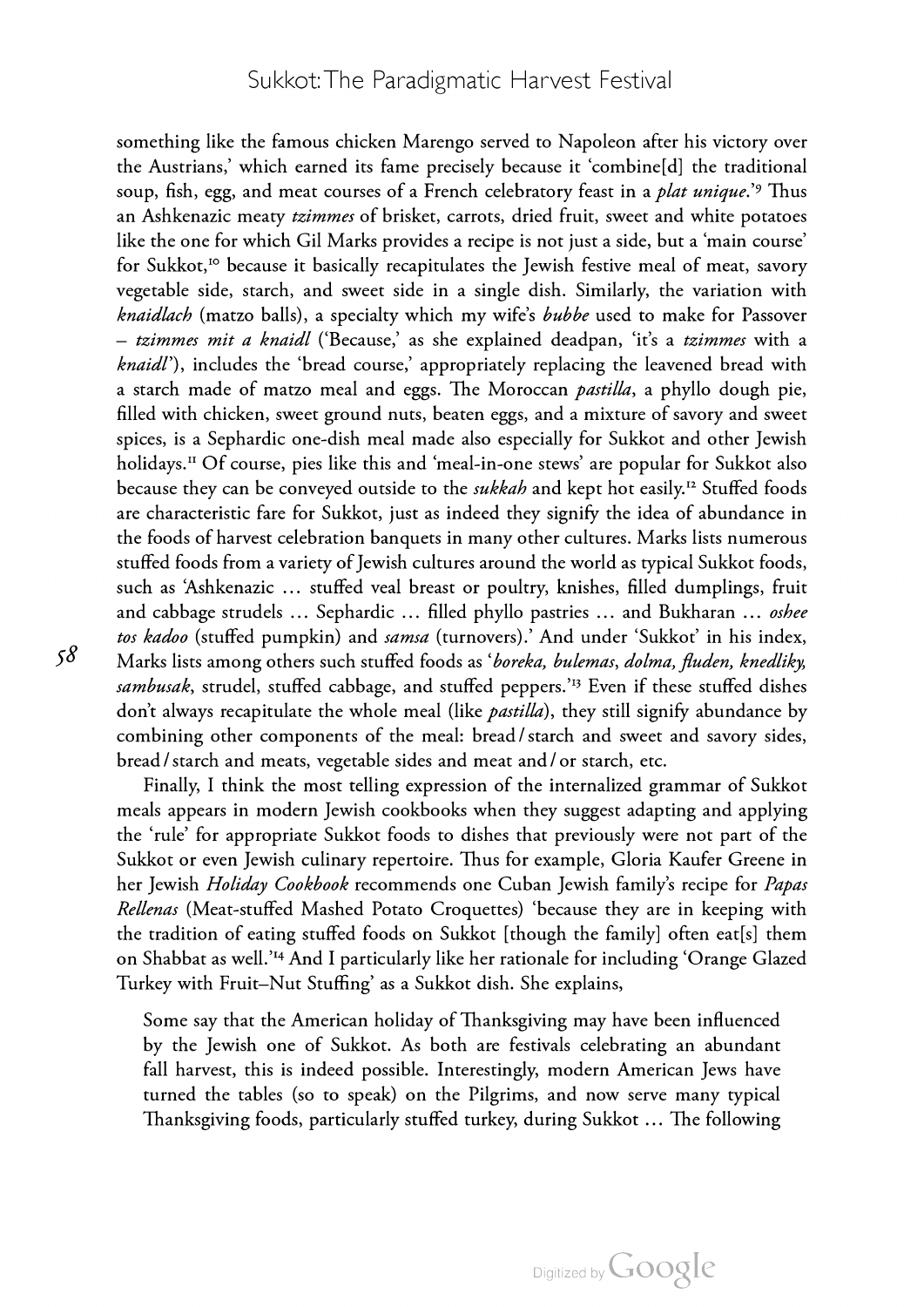turkey recipe features a unique fruit–nut stuffing and orange glaze that are quite in keeping with the Sukkot tradition eating fruit and nuts.<sup>15</sup>

Greene's 'translation' of the 'language' of American festive meals into the language of Jewish festive meals works because the 'syntax' of adding or stuffing ingredients to signify 'abundance' is so similar in both, not to mention the shared seasonal and 'sweet' symbolism of the ingredients. To be sure, there are other things going on here in Greene's Jewish Holiday Cookbook, which reflect the complex strategies of negotiation of modern American Jewish identities.<sup>16</sup> One is the assimilation of 'Jewish' food *per se* to 'Jewish holiday food.' That is, American Jews often eat stereotypically *Jewish* food on Jewish holidays, 'American' or other ethnic foods on all other days. Or when Jews eat stereotypically American holiday foods – like stuffed turkey – that in effect makes them Jewish holiday foods. A second is the exoticization of Sephardic Jewish foods by many American Jews who come primarily from Ashkenazic, Eastern European Jewish backgrounds. Thus, eating and cooking Sephardic Jewish foods allow Jews to eat 'ethnic' (the other's) food and Jewish (our 'own') food at the same time. So 'adding' Sephardic foods to the 'default' Ashkenazic culinary repertoire, and especially for Jewish holiday meals, is another way to mark them as special, and different from other 'ordinary' Jewish meals. For example, though my family is Ashkenazic, <sup>I</sup> know <sup>I</sup> often cook 'foreign' Middle Eastern or Sephardic Jewish dishes (such as a rich savory vegetarian couscous with end-of-summer vegetables and a sweet garnish of caramelized onions and raisin for Sukkot)<sup>17</sup> when we invite guests to our Jewish holiday meals. But there's more to making Sukkot the pre-eminently festive festival than the variation and multiplication of the courses and components of the foods we eat.

### Superabundant sensory experiences: more than food that tastes good

Certain rituals specific to Sukkot alone are added to signify abundance or extravagance beyond the way the special foods and practices of other Jewish holidays do. There are 'foods' specifically prescribed in the Bible for Sukkot, the citron or 'etrog' (called the pri etz hadar, 'the fruit of the beautiful tree' in the Bible), $18$  and the leaves of the date palm, the *lulav*, to be enjoyed not through the sense of taste, but through their fragrant smell, visual beauty, feel, and sound when they are waved together with the other two of 'the four species,' myrtle and willow leaves. Indeed the following midrash brought by the modern Israeli Jewish educator Ephraim Kitov to explain their symbolism stresses not only that their taste is not their sole pertinent quality, but also that they are 'metonymic foods:'19

Our Sages expounded (Vayikra Rabbah 30):

The fruit of a beautiful tree – this refers to Israel, for just as the esrog [sic] has both taste and scent, so too are there Jews who both possess Torah learning and good deeds.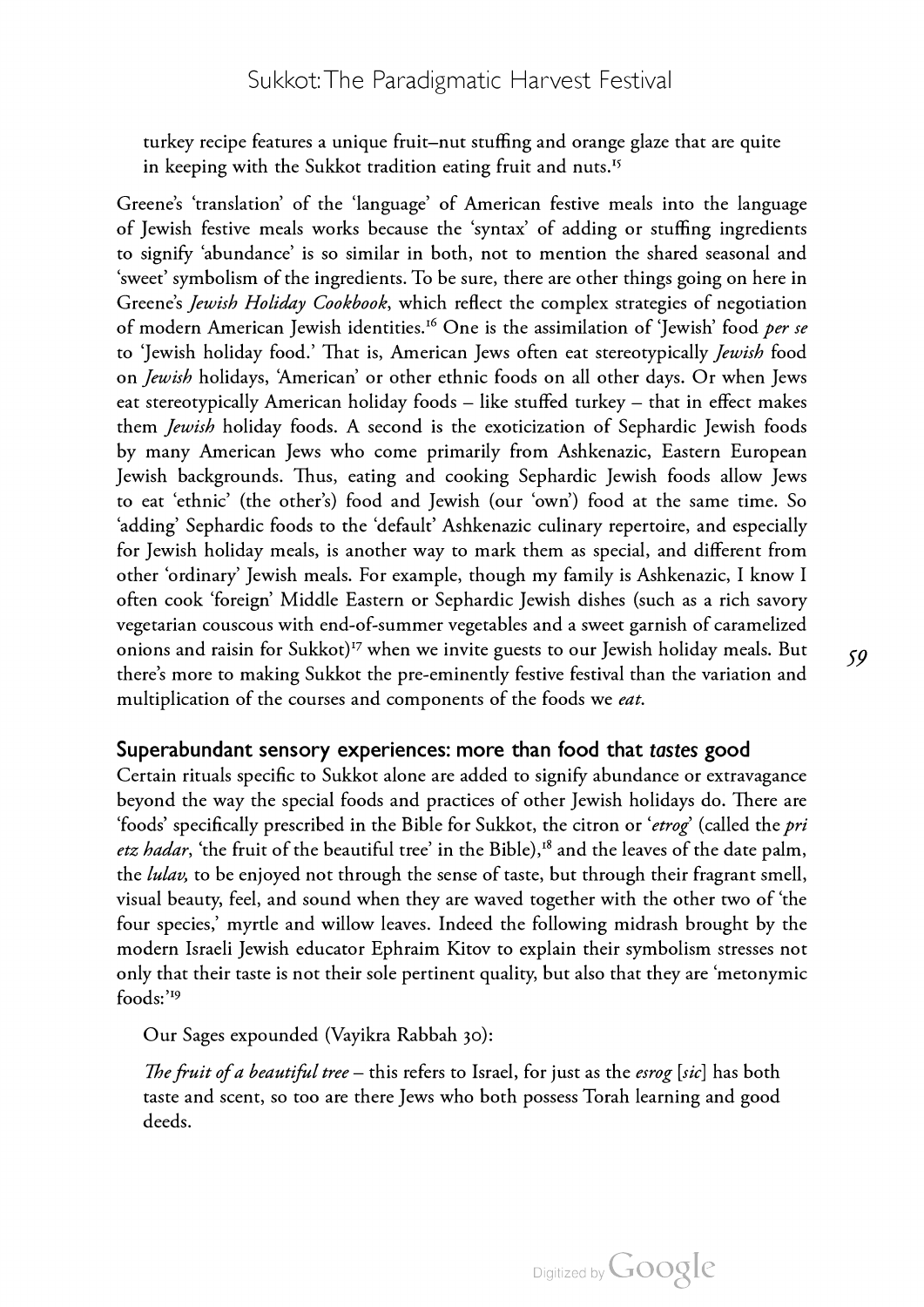The branch of the palm tree – This refers to Israel, for just as the *lulav* has taste [i.e. dates] but lacks scent, so too are there Jews who possess Torah learning but lack good deeds.

A bough from the 'avos' tree – This refers to Israel, for just as the hadas has scent but lacks taste, so too are there Jews who possess good deeds but lack Torah learning.

Willows of the stream - This refers to Israel, for just as the aravah lacks both taste and scent, so too are there Jews who lack both Torah learning and good deeds.

What does God do with them … God says, 'Bind them together, and they will atone for each other!'<sup>20</sup>

These foods which stand for the different components of the Jewish people, are brought together and 'consumed' not through the mouth and the sense of taste, but by smelling, touching, seeing, and hearing them when one holds them together and waves them in six different directions.<sup>21</sup> In this ritualized metaphor, it is a prerequisite to bring the Jewish people together symbolically 'to atone for one another' each day before one eats their meal in the *sukkah*. That is, one must perform the ritual of taking and waving the four species before one is even permitted to eat a festive meal in the sukkah.<sup>22</sup>

Where one eats the festive Sukkot meals enhances them by drawing attention to their visual appeal as well as to their taste. To fulfil the scriptural verse 'This is my God and I shall exalt Him' (anvayhu, literally, I shall make Him naveh – 'beautiful', Ex 15:2), Jews are encouraged to decorate the sukkah, the booth they build for the holiday, with colorful seasonal foods (like gourds, Indian corn, and cranberries where <sup>I</sup> live in New England).<sup>23</sup> The post-biblical commandment to make the *sukkah* and the other ritual objects beautiful is called *hiddur mitzvah*, 'beautification of the commandment,' and the criteria that make them beautiful are especially features of their visual appearance, which Jewish tradition carefully specifies.<sup>24</sup> Taking these visual aesthetic experiences together with the other special tastes, scents, textures, and sounds of Sukkot, one enjoys the festival when abundance and extravagance is to be experienced in multi-sensory, synaesthetic ways.

**Superabundant expenditure**<br>One can spend even beyond one's means for the sake of *hiddur mitzvah*.<sup>25</sup> The plot of the 2004 Israeli movie Ushpizin turns on this tradition. The protagonist, Moshe Bellanga, a poor Hasidic Jewish man living in the ultra-Orthodox neighborhood Mea Shearim in Jerusalem with his childless wife, Malli, doesn't have enough money to purchase food for the week of Sukkot, not to mention a *sukkah* and the other ritual items for the holiday. They pray for a miracle and one occurs. They're given an anonymous donation of \$1000 and a *sukkah*. But then Moshe uses up most of the money to buy an expensive, perfectly formed *etrog* (unbeknownst to his wife, who becomes furious at him when she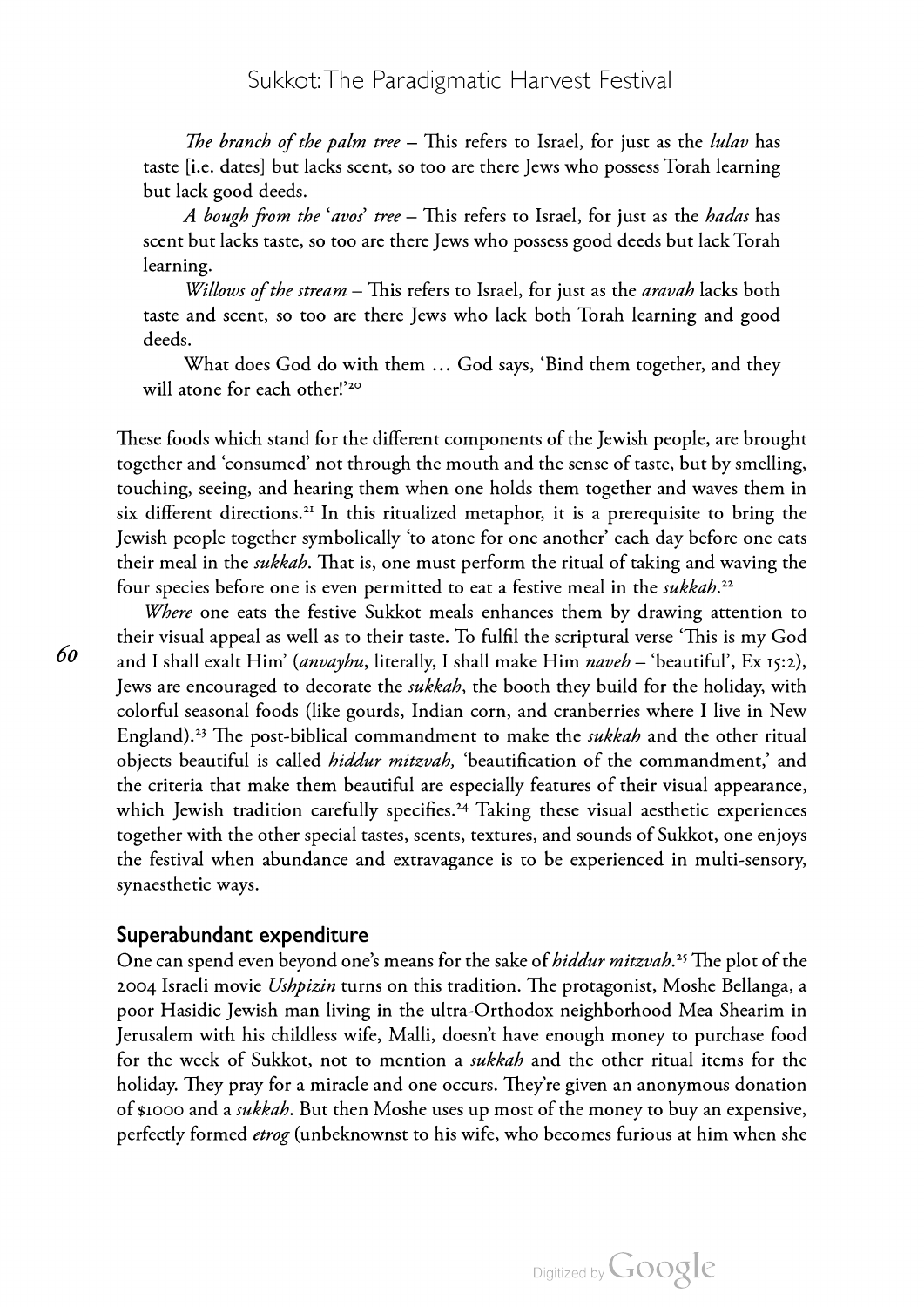discovers this), only to have one of his guests in the *sukkah* cut it up and put it in a salad in his unwittingly disastrous attempt to reciprocate his host's hospitality.<sup>26</sup>

### Superabundant guests: ushpizin

The very custom of going out of one's way to entertain 'ushpizin' – guests both invisible (the ancestors Abraham, Isaac, Jacob, Moses, etc., and the mystical divine sefirot to which they correspond) and visible (the poor, those without a place to celebrate) – is also a ritual expression of extravagance. For the invisible *ushpizin*, there are ritual formulas to 'invite' each supernatural guest into the *sukkah* on their appropriate day: some set a chair at the table, or put up pictures of them in the *sukkah* to suggest their presence.27 Our family custom is to improvise on this. We paint and post pictures not only of the traditional male *ushpizin*, but also female biblical heroines (like Miriam, Esther, Sarah, etc., to suit our egalitarian perspective), and at the table ask our guests to think of people whom they would wish to have at our meal if they could choose them from any place or time. As for the visible guests, Jewish tradition suggests inviting the supernatural guests not with the expectation that it's not necessary to feed them, but rather, one prepares extra food for them, and invites the actual poor in to eat it.<sup>28</sup> Moreover, for these real *ushpizin*, another tradition urges that the host be personally involved in the preparation of the food for these meals in the *sukkah*, even if he or she has many servants.<sup>29</sup>

The movie Ushpizin dramatizes the how far out of their way observant Jews might go to in their efforts to observe the *mitzvah* of entertaining guests for Sukkot. As the movie review in the New York Times describes,

The guests arrive just in time for dinner. Chowing down like famished dogs, they proceed to eat and drink the Bellangas out of house and home. But the hosts are thrilled. The appearance of guests during a holiday celebrating hospitality must be another sign of divine beneficence. And when Eliyahu and Yossef make no signs of leaving, the hosts adjust their thinking and gratefully accept the boorish behavior of the men who came to dinner as a divine test with a reward at the end.

Unbeknownst to the Bellangas, Eliyahu and Yossef have just escaped from prison and are actually hiding from the police. Eventually, the guests go too far. After demanding money from Malli to buy meat, they set up an outdoor grill, blast pop music on <sup>a</sup> portable sound system and dance around wildly, incensing the neighbors.<sup>30</sup>

And as I mentioned, these impossible guests cut up the exorbitantly priced *etrog* in a salad for their host. But the point is that, at least at first, Moshe and Malli believed that the addition of guests to their meals in the sukkah 'during a holiday celebrating hospitality must be another sign of divine beneficence.'31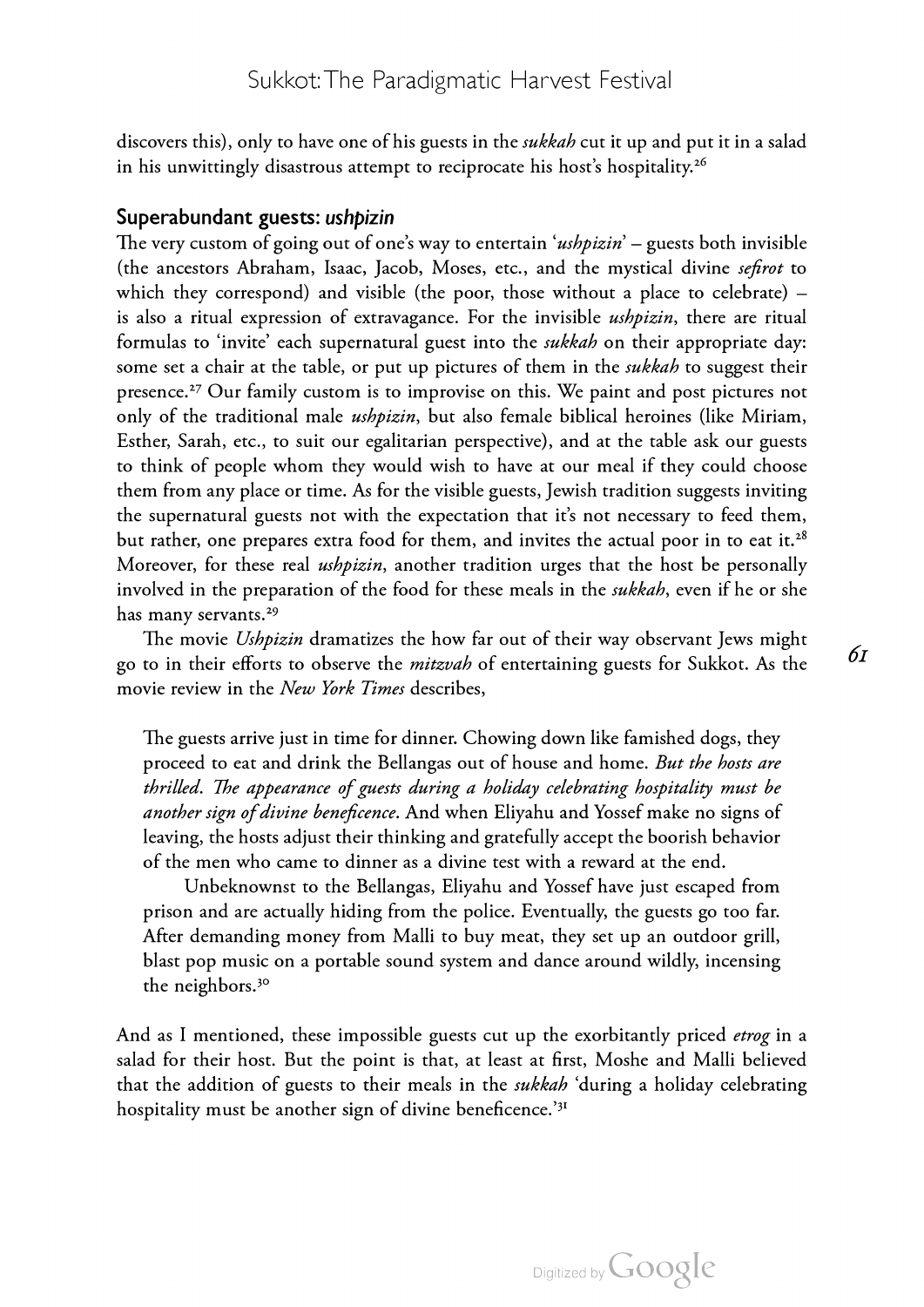Superabundant memories<br>On Sukkot, it is also customary to evoke certain parts of what I shall call for the purpose of this paper 'the Jewish collective memory' that speaks of the loss or fleetingness of abundance, namely *Simhat Bet Ha-Sho'evah*, the water-libation festival imagined nostalgically to have been celebrated at Sukkot long past in the time of the Temple, and the reading of the world-weary book of Ecclesiastes (Koheleth) said to have been written by an old King Solomon, on the Sabbath that falls during the seven days of Sukkot. In many observant Jewish communities it is the custom to gather in synagogues and houses of study on the nights of Sukkot 'to rejoice together through music, song, and remembrance of the *simchas beis ha-sho'evah*.'<sup>32</sup> Why this long-past celebration in particular? The rabbis praised this celebration of *Simhat Bet Ha-Sho'evah* superlatively: 'Whoever never witnessed Simhat Beit Hasho'evah has never in his life seen true joy,' and with hyperbolic accounts of people singing in the streets, dancing atop magnificent pillars, lamps lit and shining so brightly from one end of Jerusalem to the other, that the night seemed like the day.<sup>33</sup> By celebrating with water, sustenance common to all, this festival called for God to spread His blessing of the fruitful rains to all the inhabitants of the world, Jew and non-Jew alike. We add to our joy by recalling past experiences of exceedingly abundant joy, though with that memory comes an undercurrent of regret and loss, at the remembrance of abundance past.

Finally, the prescribed Sukkot synagogue reading of Ecclesiastes (an almost desperate summons to enjoy feasting in the shadow of death), expresses the mood of the harvest season. It's an explicit *memento mori*, a parable calling our attention to the meaning of the harvest's abundance in the face of the impending chill of the winter, the precarious construction of the *sukkah* exposing its diners to the elements, and the last gasp of autumn's colorful leafy exuberance: 'Leaves become most beautiful when they're about to die.'34 Or as Ecclesiastes itself puts it, 'To every thing there is season … <sup>a</sup> time to be born, a time to die,' and therefore, 'Go, then, eat your food and enjoy it, and drink your wine with a cheerful heart: for God has already accepted what you have done ... Enjoy life with <sup>a</sup> woman you love all the days of your allotted span here under the sun, futile as they are.'35 One might think the sentiments of Ecclesiastes put <sup>a</sup> limit on the joy in our temporary abundance. Not so! Paradoxically, evoking death in the midst of feasting is the ultimate symbol of abundance, of extravagance, and excess – intimating that our joy transgresses even the boundary of our own mortality. As George Bataille says in his essay 'Joy in the Face of Death':

Those who look at death and rejoice are no longer the individuals destined for the body's rotten decay, because simply entering into the arena with death already projected them outside themselves, into the heart of the glorious community of their fellows where every misery is scoffed at. Every instant dispelling, and annihilating the preceding one, the triumph of time seems to them bound up in their own people's conquering action. Not that they imagine they can thus escape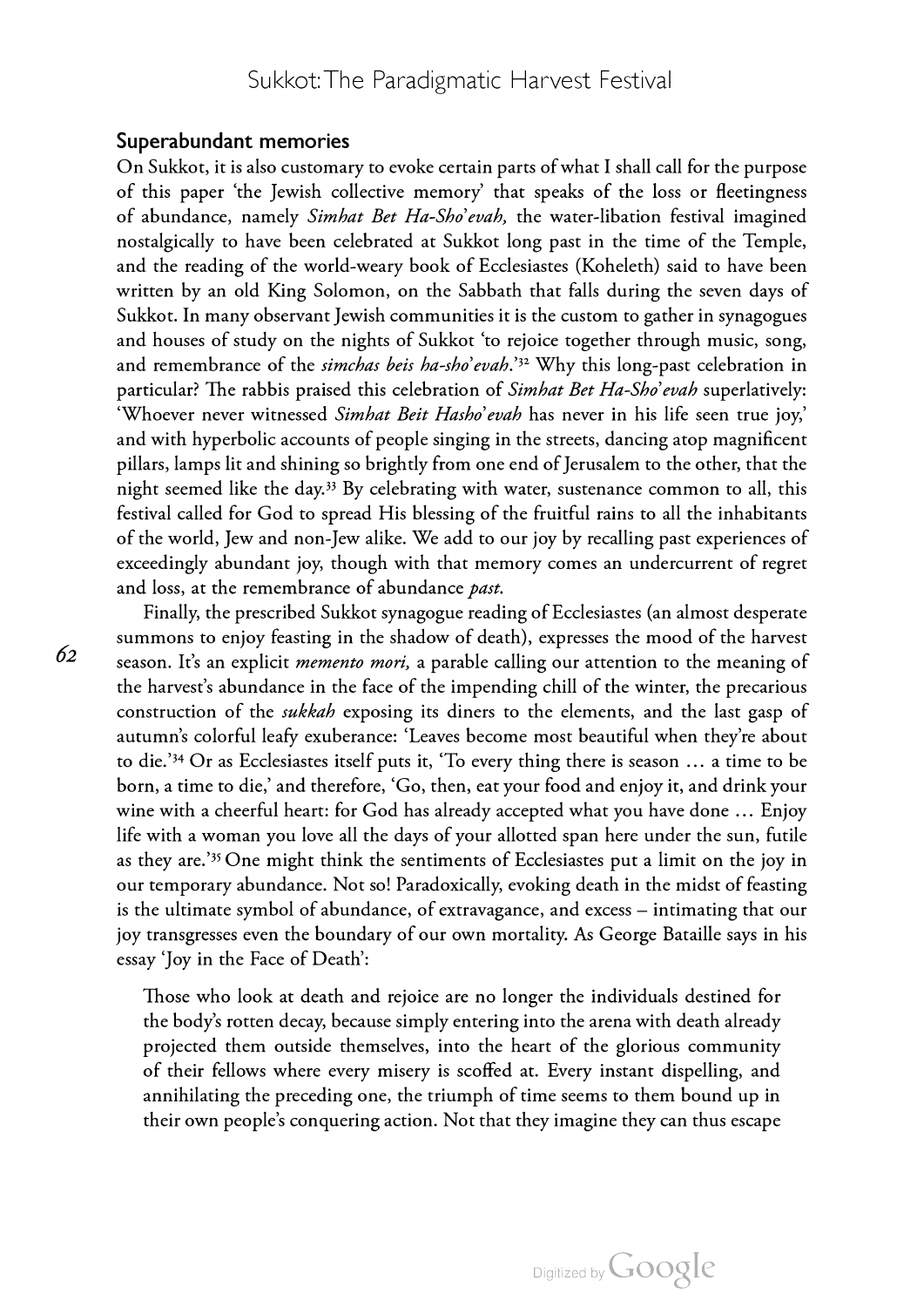their lot by substituting <sup>a</sup> community that is more durable than their persons. Quite the contrary … the feeling of cohesion with those who have chosen each other to share their great intoxication is …only the means of perceiving all of the glory and conquest signified by the loss, all of the renewed life, the rebounding, the 'alleluia' signified by the dead person's fall … One must have experienced, at least once, this excess of joy to know to what extent the fertile prodigality of the sacrifice is expressed in it.<sup>36</sup>

In other words, when we celebrate, our *awareness* of less, is *more*. The grammar of joy, the syntax and symbolism of abundance, can be spoken even in the language of memory, the memories of meals (and those with whom we shared them) we missed and still miss.

### Conclusion

Extravagance and variety of food and guests, multisensory enjoyment of festive 'foods', the impulse to beautify, the impulse to sacrifice, and 'joy in the face of death,' are what make Sukkot the most festive of Jewish feasts. But wouldn't these components make any meal festive, not just Jewish ones? The rabbinic discussion of how to be joyous (and the passage that was my original impetus for the idea of this paper) is instructive. In the Babylonian Talmud some time back in the fourth to six centuries ce,

The Rabbis taught: A person is obligated to make his children and the members of his household happy on Yom Tov, as the verse says, and you shall be joyous in your holiday. And how does he make them happy? With wine. Rebbe Yehuda said: men with what is appropriate for them and women with what is appropriate for them. Men with what is appropriate for them – with wine. And women with what? Rav Yosef taught: in Bavel with colored clothing and in Eretz Yisrael with pressed flax clothing. We learned in <sup>a</sup> Braita: Rebbe Yehuda ben Beteira said: when the Beit Hamikdash is standing simcha is only with meat, as the verse says and you shall slaughter peace offerings and eat them there and be joyous in front of Hashem your God, and when the Beit Hamikdash is not standing simcha is only with wine, as the verse says, and wine shall gladden the hearts of man.<sup>37</sup>

Even in the Jewish legal discussions of joy, there's room for improvisation, as long as one knows how to express joy in one's particular language of meals. Jewish meal language clearly employs a syntax and symbolism of abundance to signify joy and celebration. But <sup>I</sup> think this is also the 'generative grammar' as it were of Mary Douglas' 'grandest meals,' and so, <sup>I</sup> suspect, of harvest festivals in general, like the North American Thanksgiving feast. In short, Sukkot is not only the paradigmatic Jewish celebration feast, but also, can be <sup>a</sup> paradigm for understanding how to express joy in the languages of other meal systems in other cultures.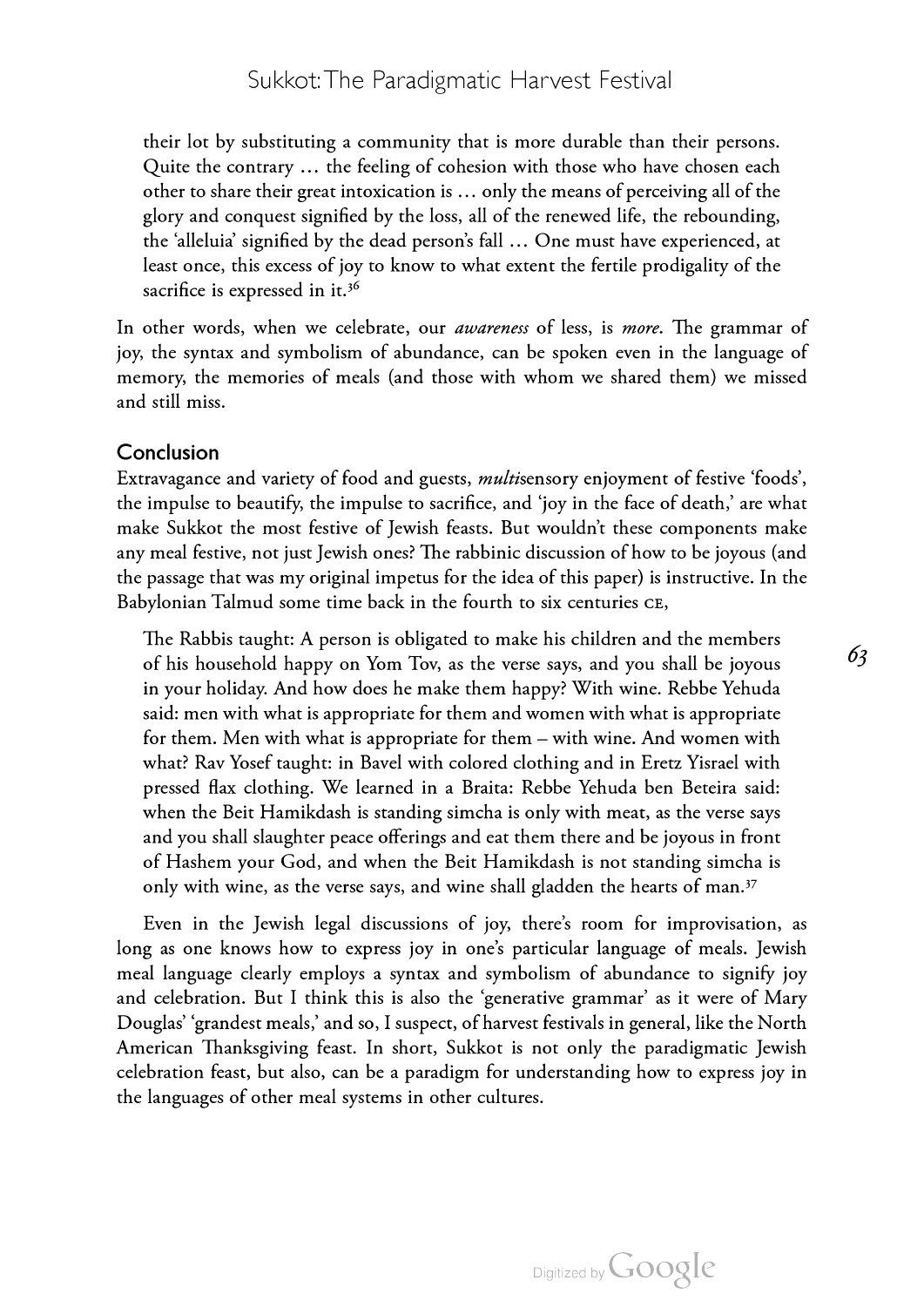### Notes

- 1. Mary Douglas, 'Deciphering a Meal,' Daedalus 101, no. 1 (1 January 1972): 67.
- 2. Jewish law defines the word 'dwell' in the biblical commandment 'Dwell in sukkot for seven days' (Lev. 23:42) to mean one should eat all their meals in the sukkah, drink in the sukkah, and have convivial conversations with one's friends in the *sukkah*. Eliyahu Kitov explains that Jewish law not only defines the basic 'fixed meal' as bread, or some other baked grain product, but also 'drinking': namely, 'sitting down with friends in a formal manner to drink wine, beer, or some other beverage' (*The Book Of Our* Heritage: The Jewish Year And Its Days Of Significance, ed. Dovid Landesman, trans. Nachman Bulman, 3-volume pocket ed. [Jerusalem: Feldheim Publishers, 1999]: 1:130–1).
- 3. R. Isaiah Horowitz, Shnay Luhot Ha-Brit: M.Sukkah Ner Mitzvah 31. There is no simhah ['joy' or 'celebration'] without meat, or wine. But see also Rabbi Michoel Zylberman, 'The Mitzvah of Simcha on Yom Tov,' YU Torah Online – Sukkot To-Go <sup>5769</sup> (2008): 59–62. http://www.yutorah.org/togo/5769/ sukkot/. In his opinion, the commandment to 'rejoice in your festivals … and you should be exceed ingly happy' [Dt. 16:14,15: ve-samahta ve-hagekha ... ve-hayita akh sameah, the signature phrase and song typically sung during Sukkot] refers to <sup>a</sup> 'subjective' experience of joy, for which eating meat is but one of several means to that end. He says, 'Everyone has to attain <sup>a</sup> state of joy, but the way that one does so may depend on his ability, wealth, and personal preferences. For men it may be through eating meat and drinking wine; for women it may be through getting new clothing; and for children it may be through new toys' (60), and infers 'that if <sup>a</sup> person enjoys other kinds of food more than meat, he may fulfill his obligation of simchat Yom Tov with the foods that he enjoys' (61).
- 4. Gil Marks, Encyclopedia of Jewish Food (Hoboken, N.J: John Wiley & Sons, 2010), 598.
- 5. Marks, 599–600. In other words, tsimmes can be a pretty basic dish, 'as simple as cooked carrots and honey,' but one *potschkies* with it by adding lots of extra ingredients to make it special for the holidays.
- 6. Marks, 600.
- 7. Kitov, 1:178.
	- The two loaves, which are also required for Sabbath meals, are also an allusion to the double portion of manna, the miraculous bread from heaven the Israélites received in the desert on the day before the Sabbath, so that they wouldn't violate God's prohibition against work on the Sabbath, that is, by 'harvesting' the fallen manna resting on the ground (Ex 16:22–26ff).
	- 9. Douglas, 'Deciphering a Meal,' 68.
	- 10. Marks, 599.
	- 11. Marks, 448–9.
	- --- ---------, <sub>111</sub>.<br>12. Marks, 569; Gloria Kaufer Greene, *The Jewish Holiday Cookbook: An International Collection Of Recipes* And Customs, 1st ed. (New York: Times Books, 1985), p. 107.
	- 13. Marks, 654.
	- 14. Greene, 115. She points out that they are very similar to an Iraqi-Jewish recipe.
	- 15. Greene, 121–2. I'm guessing from the sentence concluding the quotation that this recipe is her own invention or innovation.
	- 16. See Laurence Roth, 'Toward a Kashrut Nation in American Jewish Cookbooks, 1990–2000,' Shofar:<br>An Interdisciplinary Journal of Jewish Studies 28, no. 2 (2010): 65–91, for an incisive account of identity An Interdisciplinary Journal of Jewish Studies 28, no. 2 (2010): 65–91, for an incisive account of identity<br>formation and strategies of acculturation in modern American Jewish cookbooks, though what I say about them is my own interpretation of how they're played out in the 'language' of Jewish holiday meals.
	- 17. A sort of hybrid derived from recipes in Gil Marks, *Olive Trees And Honey: A Treasury Of Vegetarian* Recipes From Jewish Communities Around The World (Hoboken, NJ: Wiley, 2005) and Sally Pasley, The Tao Of Cooking (Berkeley, Calif.: Ten Speed Press, 1982).
	- 18. The types of citrons used on Sukkot look like lemons, and are not the Buddha's hand citron, though they are related and have a similar assertively pleasant fragrance. See Marks, *Encyclopedia of Jewish Food*, 180.

64